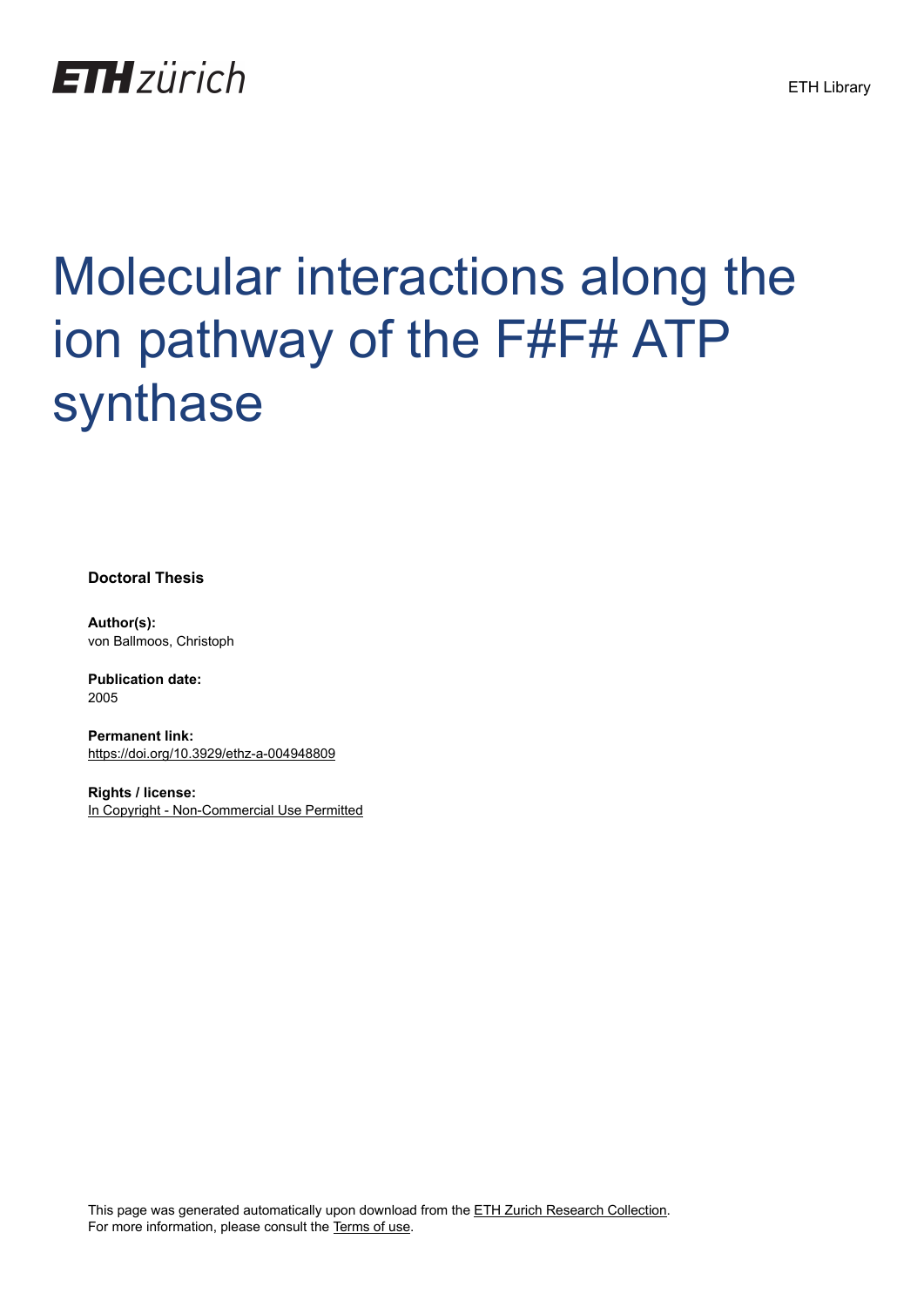Diss. ETH No. 15970

## **Molecular interactions along the ion pathway** of the  $F_1F_0$  ATP synthase

A dissertation submitted to the FEDERAL INSTITUTE OF TECHNOLOGY ZÜRICH

> For the degree of DOCTOR OF NATURAL SCIENCES

Presented by CHRISTOPH VON BALLMOOS

> Dip!. Natw. ETH Born July, 26, 1974 From Heimiswil (BE)

Accepted on the recommendation of

Prof. Dr. Peter Dimroth, examiner Prof. Dr. Josef Brunner, co-examiner

Zürich 2005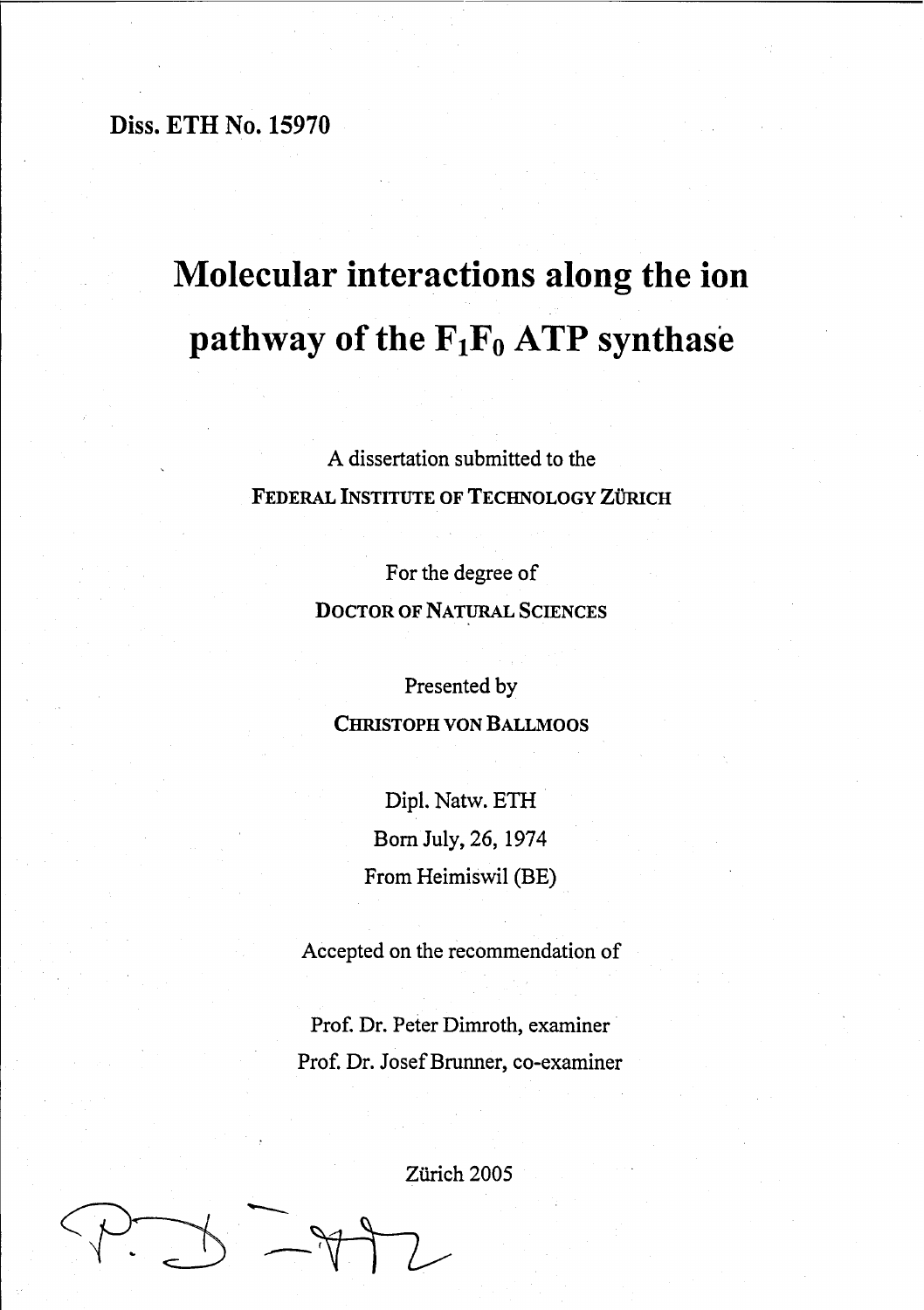## **Summary**

Adenosine triphosphate (ATP) is the main carrier of free energy in living cells. A variety of molecular processes like biosynthesis, transport, or mobility are catalyzed by enzymes, which are fueled by ATP. A major proportion of ATP is synthesized by a single enzyme, the  $F_1F_0$ ATP synthase. This membrane bound protein complex is found in bacteria, the chloroplasts of plants and in the inner membrane of mitochondria. As indicated by the name, the enzyme consists of two subcomplexes. The water soluble  $F_1$  complex harbors the nucleotide binding sites and is responsible for the chemical coupling of ADP and inorganic phosphate to ATP. This reaction is catalyzed by a rotary mechanism, which induces conformational changes within  $F_1$  driving the synthesis of ATP. The rotation energy for this process is supplied by a torque, which is generated in the membrane embedded  $F_0$  part, utilizing a transmembrane electrochemical gradient. Compared to the  $F_1$  part, from which a high resolution structure as well as many functional details are known, knowledge about the membrane embedded  $F_0$  part trails behind.

The presented work is divided into nine chapters, which are dealing with different aspects of torque generation in the  $F_0$  motor. The second chapter is written in German, and describes the applied technique of photocrosslinking to an audience of non specialists. Chapters three und four are dealing with the localization of the ion binding site in the  $F_0$  motor relative to the membrane bilayer. The first approach describes the use of a photocrosslinking compound, which specifically interacts with the ion binding site. After illumination, the compound reacts with the lipids of the surrounding bilayer. The second approach uses fluorescence quenching to quantitatively determine the depth of a fluorescently labeled binding site in the membrane harboring spin-labeled phospholipids. Both experiments clearly show that the ion binding site is deeply embedded in the membrane and is located close to the centre of the bilayer. The fifth chapter describes the identification of the site of interaction within the ATP synthase of strongly toxie organotin compounds. A radioaetively labeled organotin was equipped with a photoactivatable moiety and allowed the unambiguous identification of subunit a as the target of organotin eompounds. The sixth chapter delineates the development of a novel approach to . measure Na<sup>+</sup> uptake into liposomes. A fluorescent compound, which specifically complexes with  $Na<sup>+</sup>$  ions, is enclosed into proteoliposomes during reconstitution and the  $Na<sup>+</sup>$ -transport can subsequently be monitored by means of fluorescence spectroscopy. The seventh chapter describes an experimental approach to characterize the ion binding site of the ATP synthase

1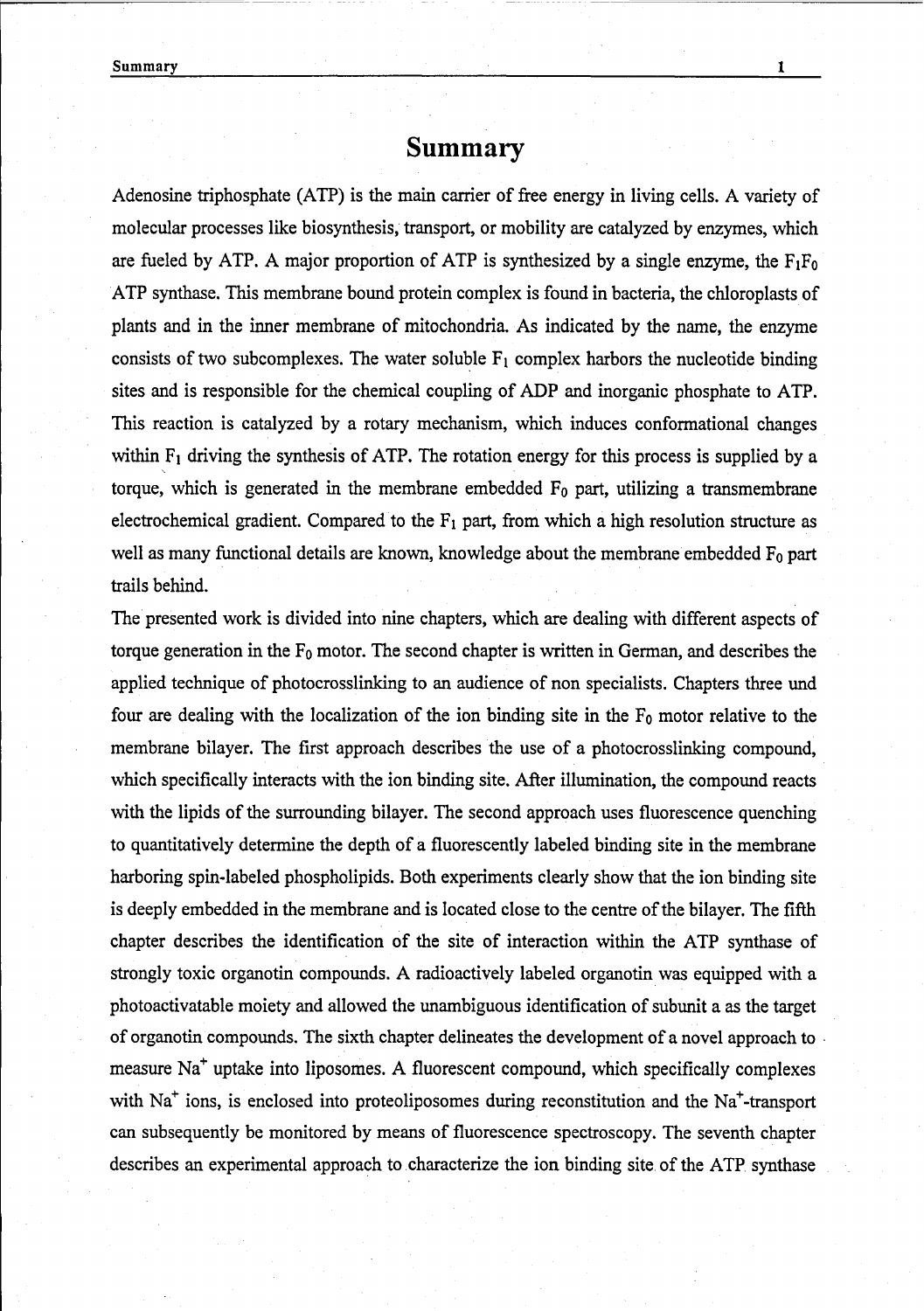#### Summary 2

from different organisms. The pH-dependent modification with the specific inhibitor dicyclohexylcarbodiimide (DCCD) of the ATP synthases from *llyobaeter tartaricus, Eseheriehia eoli,* spinach chloroplast and bovine mitochondria was measured and compared. Data analysis of such experiments is usually very laborious and the use of MALDI mass spectroscopy for facilitated data analysis is described. The results are subsequently interpreted in respect to an alternative coupling ion mechanism, in which a eoordinated hydronium ion  $(H<sub>3</sub>O<sup>+</sup>)$  replaces the group protonation of an acidic residue thus far proposed. The eighth chapter describes a novel purification method for the hydrophobic a subunit of the  $F_0$  part by means of mixed organie solvents. This kind of purifieation for the first time allowed the characterization of the entire a subunit by MALDI mass spectroscopy.

Finally, the discussion introduces the actual mechanistic models of the  $F_0$  motor from different research groups. They are compared in respeet to several eritical aspects. Potential discrepancies between  $H^+$  and  $Na^+$  dependent enzymes are addressed and experiments towards their clarification are proposed.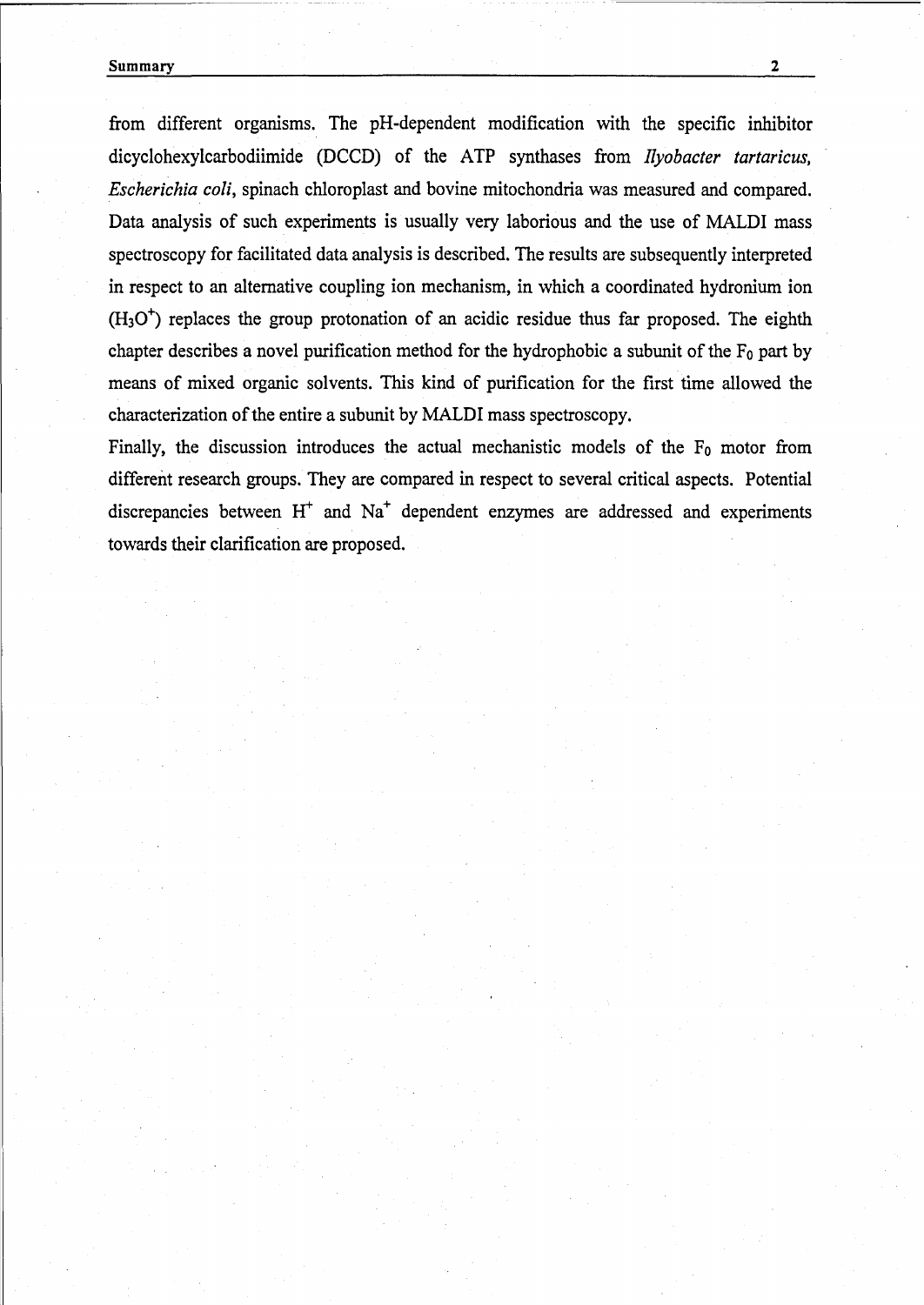## **Zusammenfassung**

ATP ist die universelle Energieform in allen lebenden Zellen und ist verantwortlich für den Antrieb von vielen lebenswichtigen Prozessen sowie für die Synthese aller zellulären Bestandteile. Ein Grossteil des ATP wird von einem einzigen Enzym hergestellt, der  $F_1F_0$ ATP Synthase. Dieses findet sich sowohl in den Membranen von Bakterien und Pflanzen, wie auch in tierischen Zellen. Wie der Name verrät, ist das Protein aus zwei Einheiten aufgebaut. Der wasserlösliche  $F_1$  Teil ist für die chemische Kopplung von ADP mit anorganischem Phosphat zum energiereichen Phosphat verantwortlich. Die Reaktion wird von einem Rotationsmechanismus katalysiert, welcher durch konformationelle Änderungen im  $F_1$  Teil die Herstellung von ATP ermöglicht. Der Antrieb für diese Rotationsbewegung stammt aus dem in der Membran eingebetteten *Fa* Teil, welcher in der Lage ist, ein elektrochemisches Potential in eine Drehbewegung umzuwandeln. Während vom F<sub>1</sub> Teil sowohl die atomare Struktur wie auch viele funktionelle Eigenschaften bekannt sind, sind die Kenntnisse über den *Fa* Teil weit weniger ausgeprägt.

Die vorliegende Arbeit befasst sich mit verschiedenen Aspekten der Antriebsbewegung im *Fa* Teil. Das zweite Kapitel beschäftigt sich in einer Sprache, die sich an nicht Spezialisten wendet, mit der Technik des chemischen Photocrosslinking, welche in den folgenden Kapiteln zum Tragen kommt. Die Kapitel drei und vier beschäftigen sich mit der relativen und absoluten Lokalisierung der Ionenbindungsstelle des c-Rings der ATP Synthase in der Membran. Der erste Ansatz bedient sich eines photoaktivierbaren Crosslinkers, welcher kovalent mit der Bindestelle reagiert und nach Belichtung eine Quervernetzung mit Membranlipiden eingeht. Der zweite Ansatz beschreibt eine genauere quantitative Bestimmung der Ionenbindestelle mit Hilfe von einem Fluoreszenzmarker und spingelabelten Phospholipiden. Beide Ansätze führen zum eindeutigen Ergebnis, dass die Ionenbindestelle tiefin der Membran eingebettet liegt. Im fünften Kapitel wird mit Hilfe eines photoaktivierbaren Derivativs die Bindestelle des Umweltgiftes Tributylzinnchlorid (TBT) an der ATP Synthase untersucht. Mit Hilfe einer radioaktiven Markierung kann die spezifische Bindung an die a-Untereinheit des *Fa* Teils sichtbar gemacht werden. Das sechste Kapitel befasst sich mit einer neuartigen Methode zur Bestimmung von Na<sup>+</sup> Ionen in Lipidvesikeln (Liposomen). Die Technik bedient sich eines Fluoreszenzfarbstoffes, welcher spezifisch mit Na<sup>+</sup> interagiert. Der Farbstoff wird in die Liposomen eingeschlossen und der Transport kann kontinuierlich mittels Fluoreszenzspektroskopie nachgewiesen werden. Das siebte Kapitel